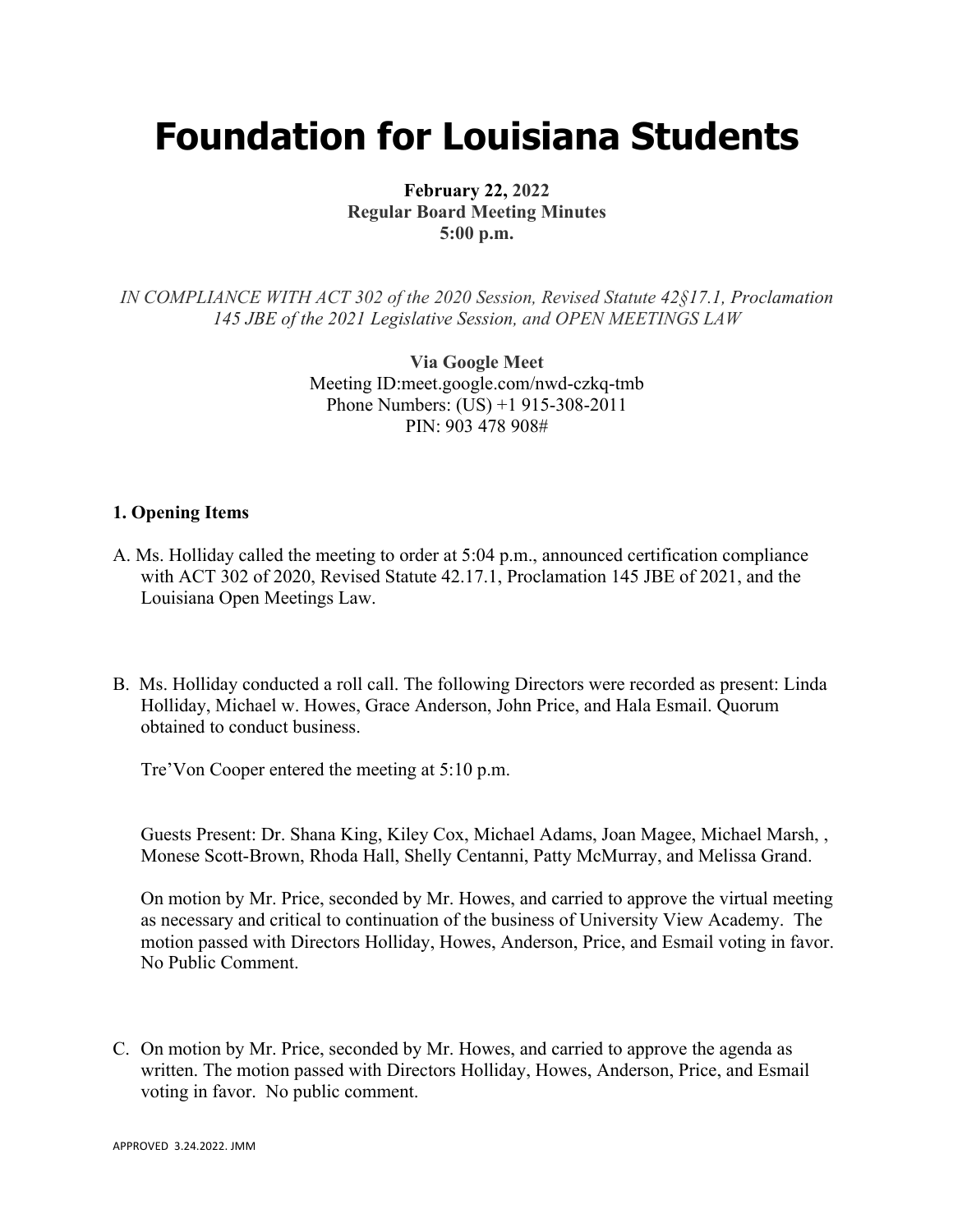### 2. Routine Business

- A. On motion by Mr. Price, seconded by Ms. Anderson, and carried to approve the January 25, 2022 Board Meeting minutes. The minutes were approved as presented. The motion passed with Directors Holliday, Howes, Anderson, Price, and Esmail voting in favor. No public comment.
- B. On motion by Ms. Anderson, seconded by Mr. Price, and carried to approve the February 8, 2022 Special Board Meeting minutes with an amendment to reflect that there was no second to Mr. Cooper's motion to nominate Ms. Eugenia Cardozo and that a second motion was by placed Ms. Anderson to nominate Dr. Shana King, which was seconded by Mr. Price. The minutes were approved with this amendment. The motion passed with Directors Holliday, Howes, Anderson, Price, and Esmail voting in favor. No public comment.

[Mr. Cooper entered the meeting at 5:10 p.m.]

# **3. Oral Reports**

- A. Dr. King presented the Superintendent Report to include the current enrollment summary, personnel update, faculty/staff plan for return to school buildings, school events, open enrollment, and state testing. No public comment.
- B. Ms. Monese Scott-Brown presented the Financial Report for January 2022 to include the current revenue and expenditures, year to date totals, a new balance sheet report, and the supplies/technology line item. No public comment.
- C. Ms. Holliday and Mr. Howes presented the Finance Committee Report to include the availability of funds mold extraction funds, a Risk Manager position, computer cases and warranty, Leverage 3 Marketing Group, agency-based test proctors, and in-person testing stipends. No public comment.
- D. Mr. Howes discussed plans for solar power, plans for vacant land, and a new playground. No public comment.

#### **4. New Business**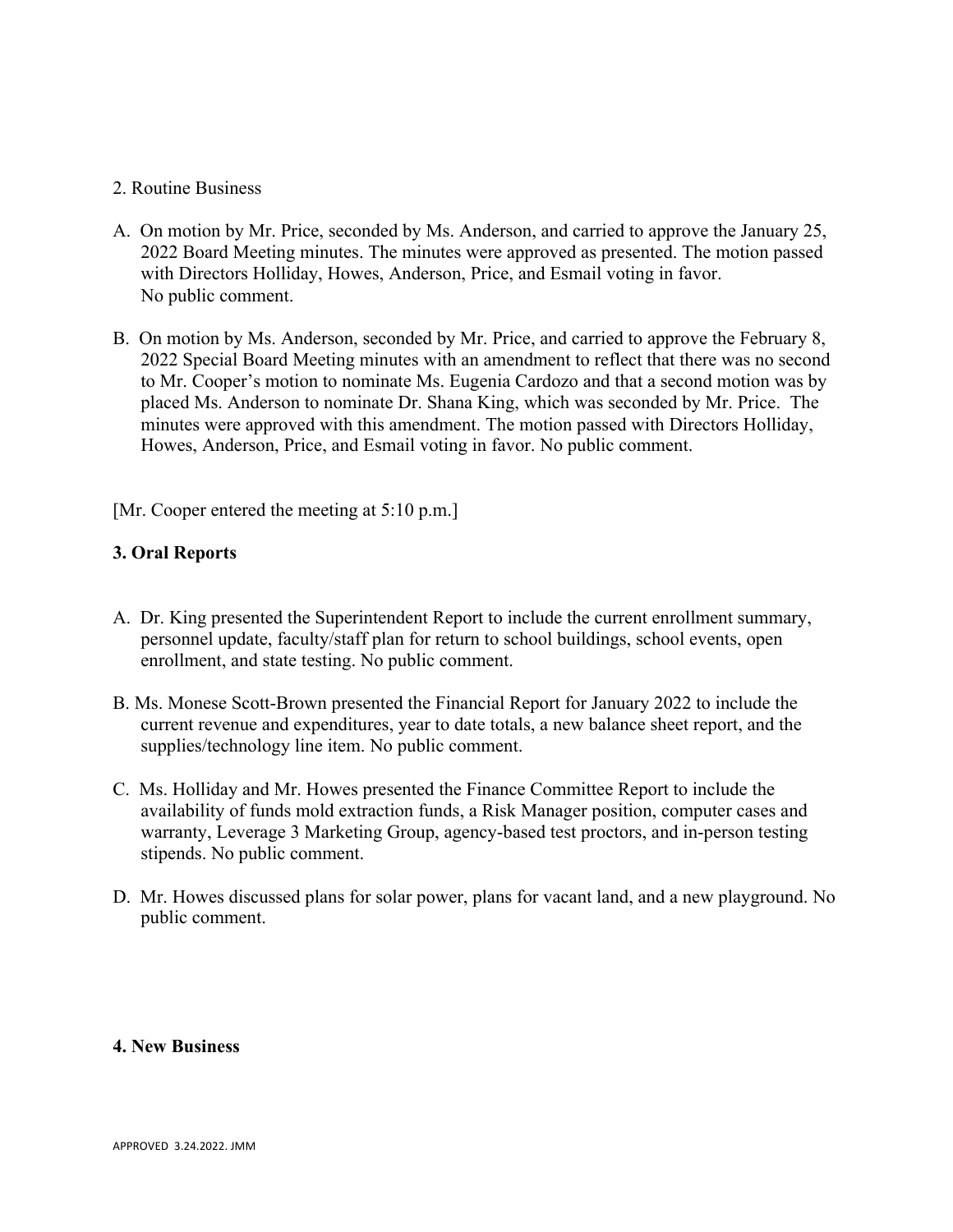- A. Ms. Holliday led the Discussion/Approval of Board Calendar 2022-2023. On motion by Mr. Price, seconded by Mr. Howes, and carried to approve the Board Meeting Calendar. The motion passed with Directors Holliday, Cooper, Howes, Anderson, Price, and Esmail voting in favor. No public comment.
- B. Ms. Holliday led the Discussion and Approval of Search for New Superintendent. On motion by Ms. Anderson, seconded by Mr. Howes and carried to include modifications and approval by Attorney Michael Adams to the position description - a minimum qualification of PhD of Education, preference given to the candidate with online experience, and the ability to work cooperatively with professionals, children, and the community. The motion passed with Directors Holliday, Cooper, Howes, Anderson, Price, and Esmail voting in favor. No public comment.
- C. Ms. Holliday led the Discussion and Approval of Mold Extraction Contract Changes (\$5,000). On motion by Mr. Price, seconded by Mr. Cooper and carried to approve the Mold Extraction Contract. The motion passed with Directors Holliday, Cooper, Howes, Anderson, Price, and Esmail voting in favor. No public comment.

[Mr. Cooper lost connectivity]

D. Ms. Holliday led the Discussion and Approval of Additional Funding to Leverage 3 Marketing (\$85,000). On motion by Mr. Price, seconded by Ms. Anderson, and carried to approve Additional Funding to Leverage 3 Marketing. The motion passed with Directors Holliday, Howes, Anderson, Price, and Esmail voting in favor. No public comment

[Mr. Cooper regained connectivity]

- E. Ms. Holliday, Mr. Rush, and Dr.King led the Discussion and Approval for Purchase of Computer Cases and Warranty -2500 cases/warranty K-7 and cases for 8-12 for a total of \$395,000. On motion by Ms. Holliday, seconded by Ms. Anderson, and carried to approve. The Purchase of Computer Cases and Warranty. The motion passed with Directors Holliday, Cooper, Howes, Anderson, Price, and Esmail voting in favor. No public comment
- F. Ms. Holliday and Dr.King led the Discussion and Approval of In-person testing stipends for UVA staff. On motion by Mr. Price, seconded by Ms. Anderson, and carried to approve Inperson testing stipends for UVA staff from ESSER funds. The motion passed with Directors Holliday, Cooper, Howes, Anderson, Price, and Esmail voting in favor. No public comment
- G. Ms. Holliday led the Discussion and Approval of hiring Agency-based test proctors. On motion by Mr. Price, seconded by Ms. Anderson, and carried to approve Agency-based test